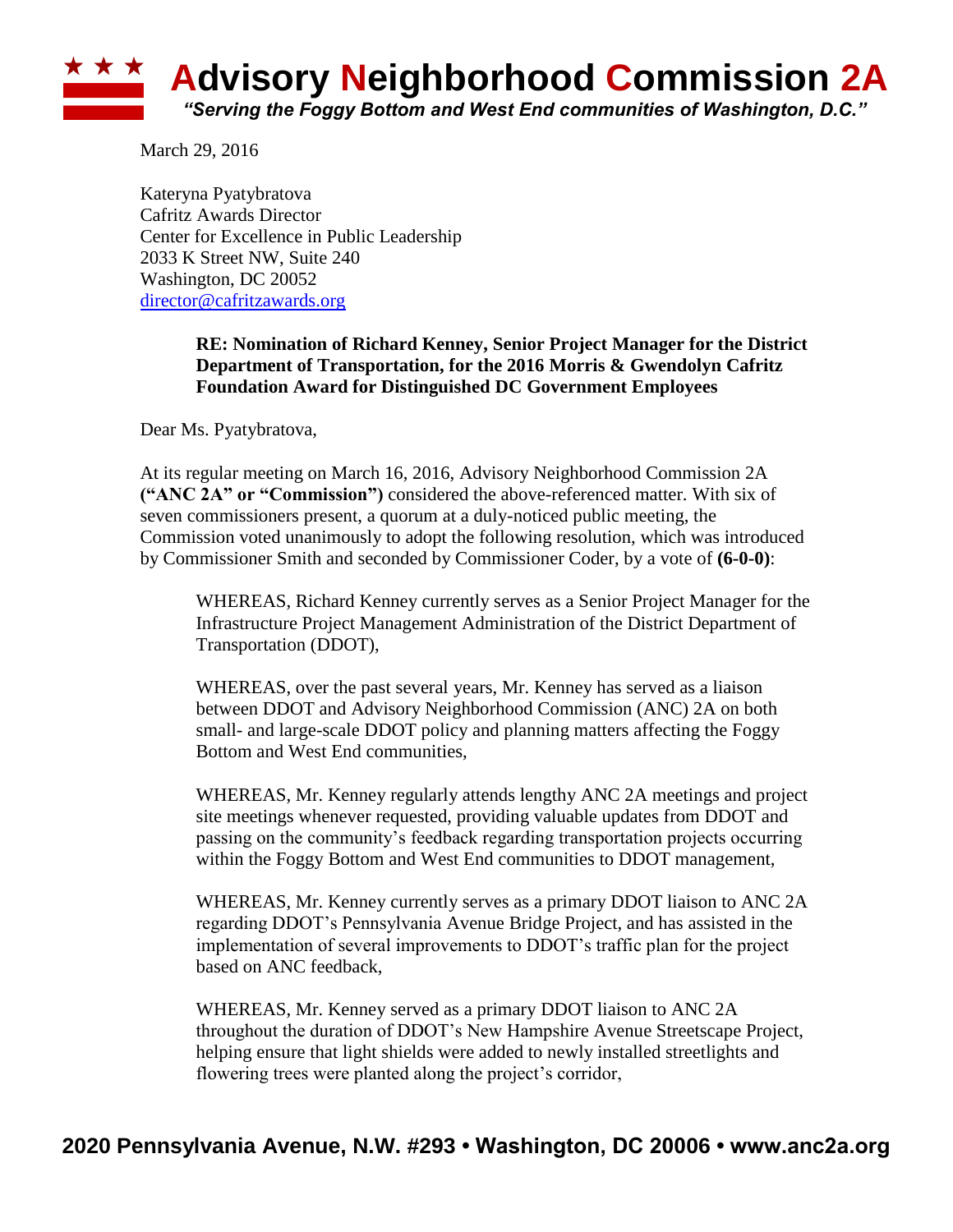## ★ ★ ★ **Advisory Neighborhood Commission 2A**

*"Serving the Foggy Bottom and West End communities of Washington, D.C."*

WHEREAS, Mr. Kenney also served as a primary DDOT liaison to ANC 2A throughout the duration of the Washington Circle Pedestrian Improvement project,

WHEREAS, the Washington Circle project involved the tripling of the number of crosswalks surrounding Washington Circle, the addition of several new traffic lights on the roads entering Washington Circle, and the re-timing of all traffic lights surrounding Washington Circle,

WHEREAS, through the Washington Circle project, local news website WTOP noted that Washington Circle became "one of the most difficult intersections in the country to time",

WHEREAS, throughout the duration of the Washington Circle project, Mr. Kenney attended multiple ANC 2A meetings and other community meetings, hearing lengthy observations from local residents about the problems that the Washington Circle project had caused for drivers, buses, and ambulances that traveled through Washington Circle, and the need for additional work on the precise timing of the traffic lights on the circle,

WHEREAS, through the hard work of Mr. Kenney and his colleagues at DDOT, DDOT was able to significantly improve the pedestrian and driver experience over the status quo that was created at the completion of the Washington Circle project,

WHEREAS, Mr. Kenney has promptly responded to emails from ANC 2A commissioners regarding feedback on and questions about DDOT policy and planning matters that affected the Foggy Bottom and West End communities,

WHEREAS, Mr. Kenney has provided detailed feedback to each and every ANC 2A resolution that was submitted to DDOT, including in matters where DDOT's planners and engineers did not agree with the ANC's position,

WHEREAS, Mr. Kenney's overall work has resulted in a significantly improved relationship between ANC 2A and DDOT.

THEREFORE, BE IT RESOLVED that ANC 2A expresses our deepest appreciation for the work that Richard Kenney has done on behalf of the Foggy Bottom and West End communities.

BE IT FURTHER RESOLVED that ANC 2A enthusiastically nominates Richard Kenney for the 2016 Morris & Gwendolyn Cafritz Foundation Award for Distinguished DC Government Employees based on Mr. Kenney's exemplary service to the District of Columbia.